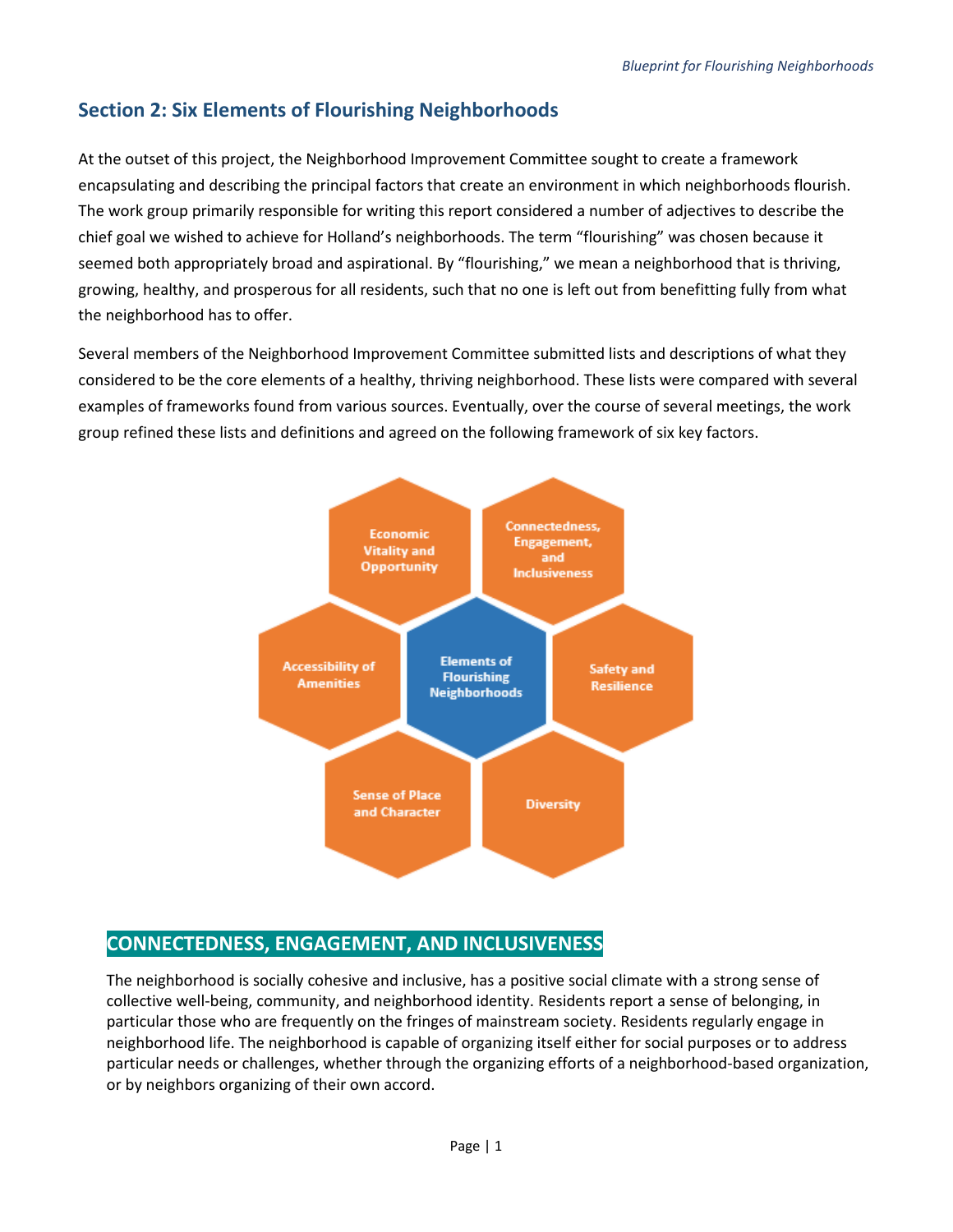*"When we talk about healthy communities, we often talk about economic prosperity,* 

*one way to gauge a community's health, and it's not about dollars or waistlines or longevity statistics. It's about engaging in your community and being a part of the world around you."* (Sarah Kobos)

*Blueprint for Flourishing Neighborhoods*

#### **SAFETY AND RESILIENCE**

The neighborhood consists of a safe environment that is resilient in response to difficulties and challenges. Health and safety infrastructure and services are effective and integrated (e.g., mental health services blended with traditional public safety services) and provide residents with a general sense of safety and well-being. Formal and informal communication between local government, public safety entities, neighborhood-based organizations, businesses, and among neighbors is effective at providing all with an adequate level of awareness of safety related matters.

### **DIVERSITY**

The neighborhood both exhibits and welcomes diversity (socio-economic, race, ethnicity, age, religion, ability) among its residents and visitors. An assortment of housing types is present, such that suitable and affordable housing options are available for a range of household sizes, configurations, and income levels. Individuals and households are able to remain in a particular neighborhood, if desired, throughout changes in household size and life transitions.

### **SENSE OF PLACE AND CHARACTER**

A sufficient number and variety of gathering spaces, such as parks, plazas, and certain businesses function as neighborhood gathering spaces. Public infrastructure, such as sidewalks and safe street crossings, and other

features, such as the tree canopy and right-of-way landscaping, increase walkability and attract residents to neighborhood gathering spaces. Art, signage and logos reflect the neighborhood's features and identity. The built environment exhibits a variety of designs and uses providing a sense of place and character.

### **ACCESSIBILITY OF AMENITIES**

Sufficient, accessible, and quality services (such as social, health, education, employment, and childcare, etc.), along with amenities (such as public transit, libraries, schools, parks, and recreation facilities and programs) are present and accessible within neighborhoods. Accessibility must include an absence of structural, design, or programmatic barriers to the use of such services and amenities for persons with disabilities.

### **ECONOMIC VITALITY AND OPPORTUNITY**

The neighborhood fosters, attracts, and sustains appropriate business and economic development. Residents have the opportunity to flourish financially by participating in a vibrant, sustainable, multi-sector economy. Residents have the opportunity to participate in varied economic roles, such as business owners, employees, consumers, volunteers, etc. The neighborhood's economy allows for maximum economic exchanges.

*"A good community insures itself by trust, by good faith and good will, by mutual help. A good community, in other words, is a good local economy*." (Wendell Berry)

*"Walkability describes the degree of pleasantness of the walking experience, which in turn relates to safety, comfort and convenience."* (Becky P.Y. Loo*)*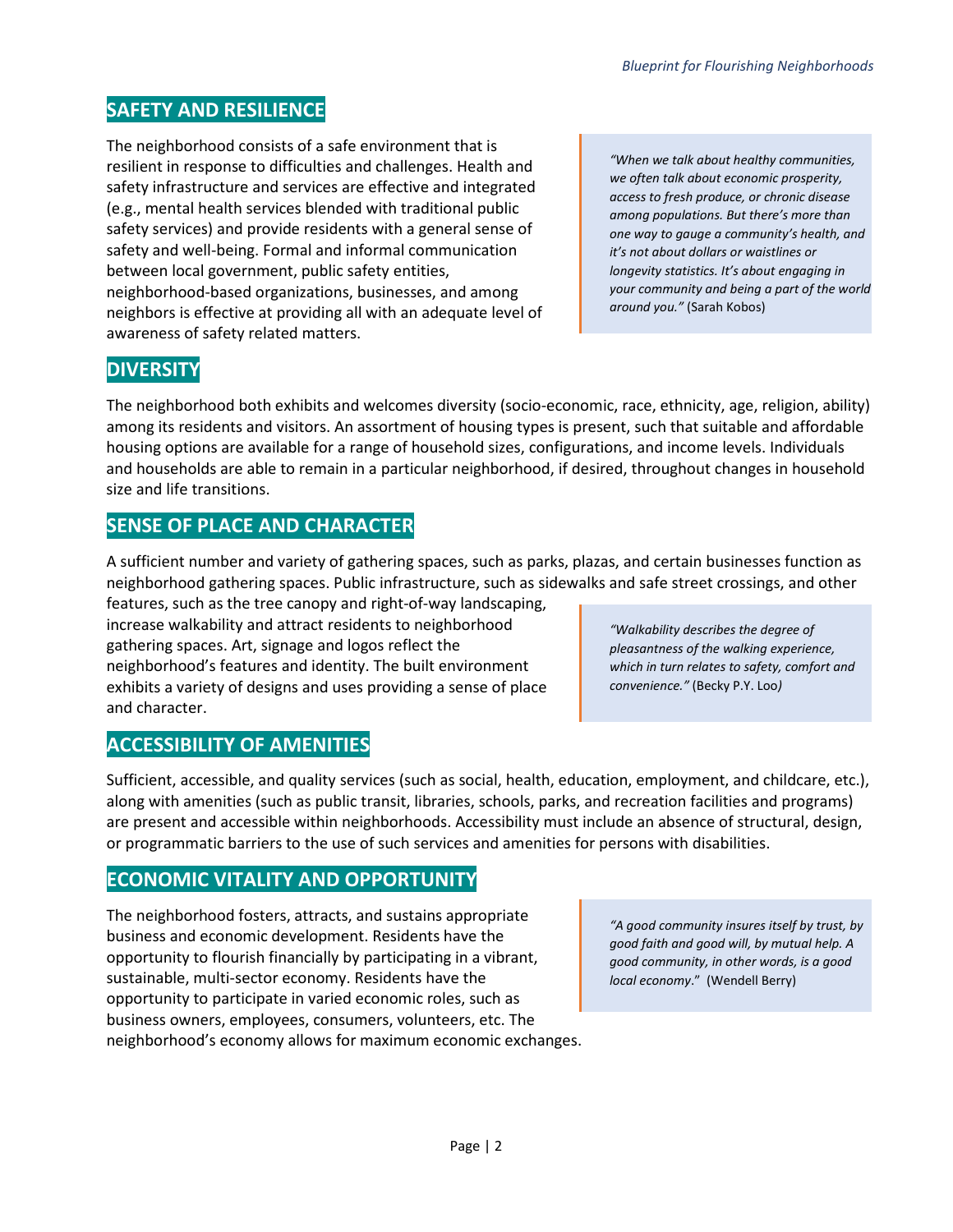## **Why the Six Elements Matter**

Many of Holland's neighborhoods could be described as having each of these various elements, to greater and lesser degrees. All neighborhoods have opportunity for improvement. The list above should be considered aspirational. The six factors represent an ideal that won't likely be achieved in full, yet they provide a vision of what is desirable and worth working toward. These factors formed the lens from which the remaining sections of the report, the analysis of the data provided, and the selection of proposed tools and strategies, were viewed and considered. They provided the framework undergirding the entirety of the report.

## **Alignment with Other Studies and Approaches**

Upon settling on this framework, it was found that the selected factors align quite closely with the findings of a landmark study, called the *Soul of the Community* study, subtitled "*Why People Love Where They Live and Why It Matters, A National Perspective*." This study consisted of a three-year survey conducted within 26 US cities by the John S. and James L. Knight Foundation. Key findings from this research were that the core factors that attach residents to communities differ very little across the country. "Whether you live in San Jose, Calif., or State College, Pa., the things that connect you to your community are generally the same." They include:

- **Social offerings** places for people to meet each other and the feeling that people in their community care about each other,
- **Openness** how welcoming the community is to different types of people, including families with young children, minorities, immigrants, older people, and college graduates, and,
- **Aesthetics** the physical beauty of the community including the availability of parks, playgrounds, trails, and greenspace.

As compared with other possible factors, such as the state of the community's economy, the availability of jobs, and a city's basic services, the three factors noted above "have an even larger effect than previously thought when it comes to resident's attachment to their communities."

Similarly, a related set of concepts can be found in reports and community development tools put out by the AARP, in particular their Livable Communities team. The AARP defines a "Livable Community" as "one that is safe and secure. It offers choices as to where to live and how to get around. And it equitably serves residents of all ages, ability levels, incomes, races, ethnicities, and other backgrounds." The AARP publishes a wealth of material providing recommendations and tools for creating what they refer to as livable communities. Several of these resources are referenced in Section 8, Sources and Resources.

Finally, the work group for this report also found much affinity with the work of the organization *8 80 Cities*. The goal of *8 80 Cities* is to help create safe, happy and resilient cities that prioritize the well-being of all members. This organization summarizes its approach as follows,

*We believe that if everything we do in our public spaces is great for an 8-year-old and an 80-year old, then it will be great for all people.*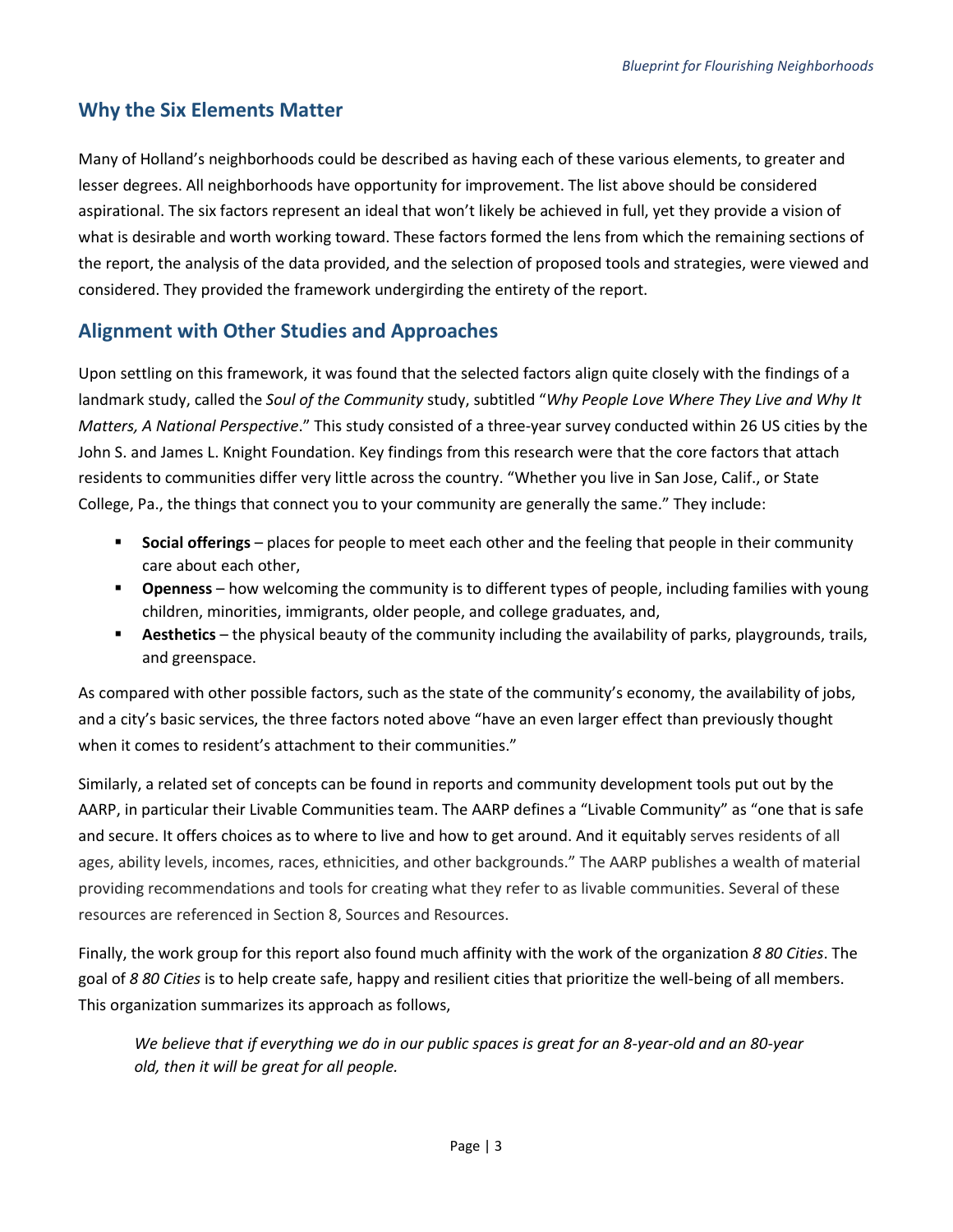"*Children are a kind of indicator species. If we can build a successful city for children, we will have a successful city for all people*."

(Enrique Penalosa)

Appropriately, 8 80 Cities strongly promotes seeking citizen engagement as cities explore strategies toward the improvement of parks, streets and public spaces for all. They acknowledge that seeking such engagement from

residents can be challenging yet assert that it is of tremendous value toward achieving results that are well considered and likely to achieve genuinely positive outcomes that meet the broad approval of the public.

In close alignment with the work of 8 80 Cities is the analysis found

in a recently published report titled *Child in the City: Planning Communities for Children and their Families*. This report begins with the acknowledgment that "children are disproportionately vulnerable to the dangers of urban life, including pollution, poverty, crime and traffic." The authors surveyed the literature to compile a list of the basic needs of children and families in relation to their interaction with their immediate community. Among the basic needs listed are:

- a) Children need access to safe, uninhibited outdoor play to support their physical and mental health. Outdoor play should include opportunities to interact with the natural environment.
- b) Children need environments that are safe from traffic, pollution, and undue physical or social hazards, including safe routes to and from school and local playgrounds.
- c) Children need stable, appropriate, and affordable housing.
- d) Children benefit from the opportunity for their parents to work locally.
- e) Children benefit from walkable communities, with infrastructure for safe walking, cycling, and recreation.
- f) Children benefit from diverse, multi-generational communities where they can interact with and learn from – children, adults, and seniors of all races, religions, cultures, and incomes.

This report is particularly helpful in highlighting the interrelationship between housing, child-care, education, employment, transportation, recreation, and neighborhood design, and calls for a "whole-ofgovernment" approach to supporting thriving children, families and neighborhoods.

Overall, this approach to considering what makes for a flourishing neighborhood **for all** by focusing on how the neighborhood serves

*"The best future for children is shaped by the stability of their homes, families, and communities. Access to appropriate housing, quality schools, safe communities, and healthy natural environments are all critical contributors to healthy child development*." (Child in the City)

and benefits those who are more vulnerable or require special consideration, along with placing strong emphasis on garnering citizen engagement along the way, provides helpful guidance for the way forward as the City of Holland continues to pursue a strategy for helping all neighborhoods to flourish for all.

# **The Relevance of the Built Environment**

The role of the built environment on neighborhood flourishing shows up in several of the six elements noted above, such as the call for diversity in housing types and styles, its contribution to a neighborhood's sense of place and character, and its role in creating the conditions for economic vitality. The argument goes further that these factors combined frame the environment that will facilitate

*"The physical disposition of buildings, the arrangement of land uses, streets, and transit can serve to foster human community or to frustrate it; they can work to isolate others or incorporate them; they can reflect and inspire a sense of the common good or obscure it; they can pay attention to the needs and capacities of the human body or largely ignore them*." (Lee Hardy)